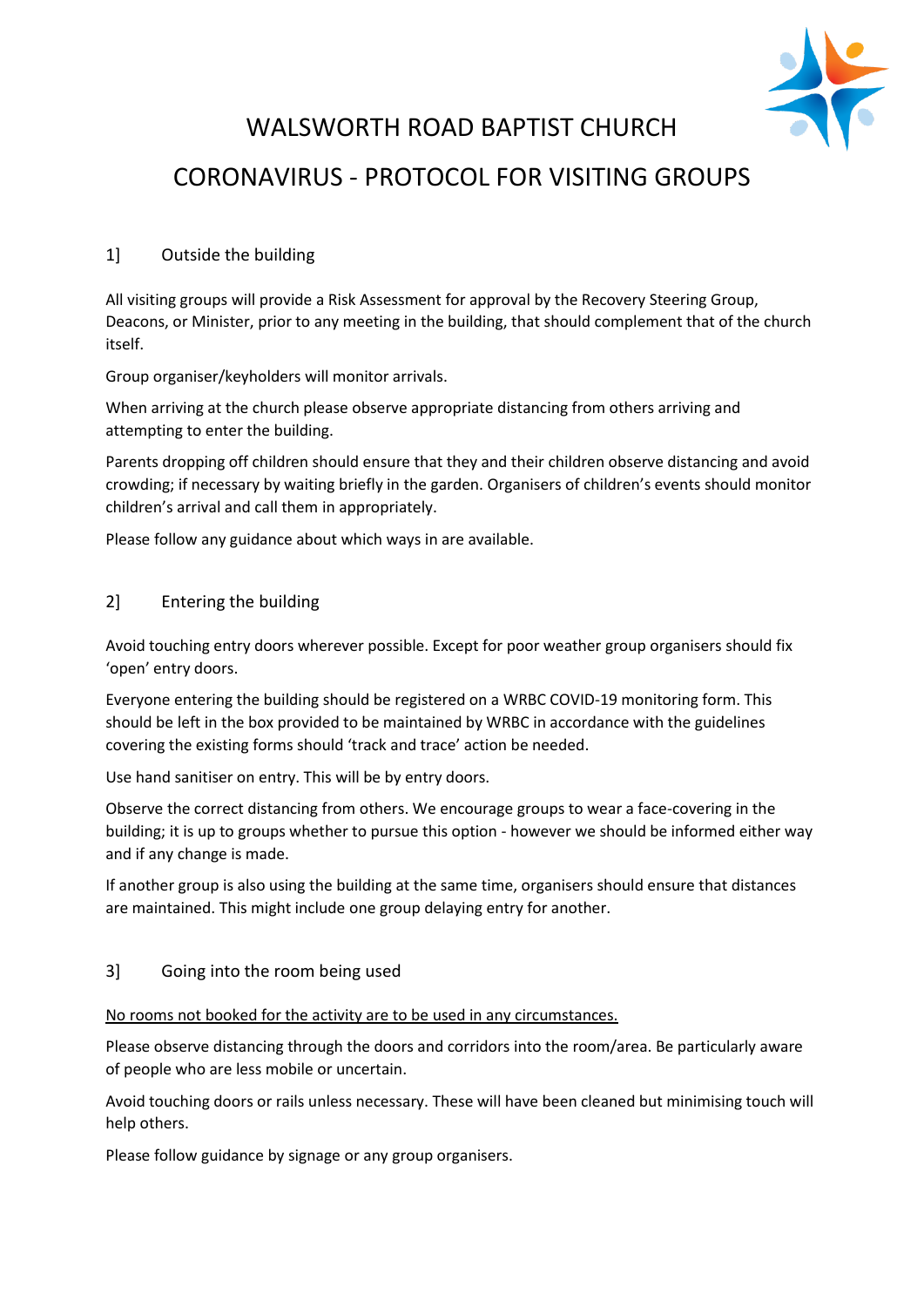Avoid direct "face-to-face" conversations with others apart from essentials. Arrange seating and groupings to maintain distancing and be 'side-on' as much as possible. Face coverings are encouraged.

#### 4] Toilets

The toilets will be open but appropriate hygiene must be observed:-

- Only one person at a time in each toilet area;
- Outer doors will be propped open to avoid need to touch them;
- Please use soap after using the toilet;

One-use paper towels or sensor-style hand-dryers are to be used; any used towels must be disposed of in the bin provided.

Group organisers are responsible for ensuring these arrangements are carried out.

#### 5] During the activity

People in the active group must remain within the areas agreed, especially in another group is present in the church property. Organisers must be responsible for this.

People present must continue to observe appropriate social distancing, including avoidance of direct "face-to-face" positions.

Singing activity has been banned by national guidelines.

Church equipment and other communal objects will not be used except by prior arrangement. Group organisers should be responsible for their own equipment (e.g. toys, craft materials, electricals) unless with specific agreement from the church. People are encouraged to bring their own things (toys, instruments etc.), but not to share them with others. Equipment brought in should be cleaned prior to being brought on site.

Until further notice, the kitchen will not be in use for tea/coffee, water or biscuits etc. However, people are welcome to bring their own drinks provided it is in sealed containers (to avoid accidents and spillage) and not shared with others.

## 6] After the activity

People should leave the used area as directed by signage or by organisers. They should use whichever available exit is safest; wherever possible doors will already be open. Please avoid lingering in exit doorways or corridors – there is space outside the church to speak to others.

Maintain appropriate distancing even after leaving the building. Avoid "face-to-face" conversations and talking together that goes on for too long, even outside.

Please avoid sharing anything such as books, cards, flowers, gifts etc. at the end of an event.

For a children's event, parents arriving to collect children should avoid coming into the reception area unless necessary and wait for their children outside, coming forward when the children are seen ready to go. Organisers should monitor children's exits, to indicate to parents when all is ready. Everyone should be aware of possible movement of cars and vehicles outside the church.